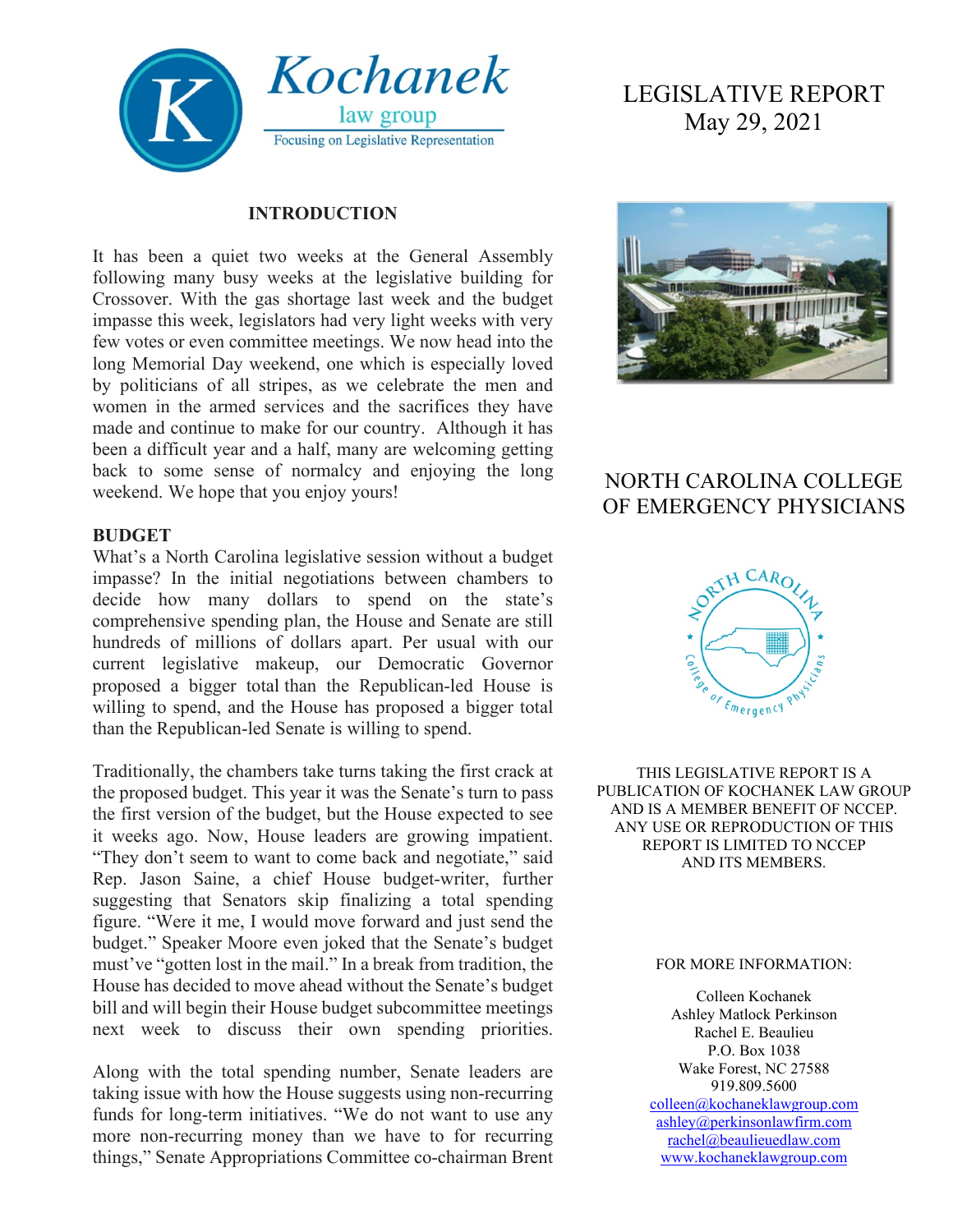Jackson said on Thursday, also noting that he hoped the chamber could send the House their counteroffer by the end of the week. Like House leaders, Gov. Cooper has also suggested that the Senate go ahead and pass their budget without a spending figure. Gov. Cooper explained that June's revenue forecast would ultimately adjust the figure anyhow.

Since 2017, Gov. Cooper has vetoed all three budget bills that have reached his desk. The budget for 2019 was never enacted since Republicans did not have the numbers to successfully override the Governor's veto. In North Carolina, the state government continues to operate under the previous budget plan if a budget is not enacted by the start of the new fiscal year on July 1. The legislature has filled the gaps on spending priorities by passing "mini-budget" bills since 2019. Initially there was a lot of optimism for a compromise budget that the Governor and legislature could agree on this session, but now Senate Leader Berger says there may not be a comprehensive budget this year after all. "I have expressed directly to the Speaker, and our Appropriations chairs have expressed directly to the Appropriations chairs in the House, that, if we get to July 1 without an agreement on a spend number, the pathway to actually adopting the budget becomes more complicated than the pathway to adopting mini-budgets," Berger said. At this time two years ago, both chambers had already approved their budget proposals.

#### **SENATE TAX CUTS PLAN**

Senators have introduced a tax cut plan that would cut individual income taxes by more than \$1 billion annually, would gradually phase out this state's corporate tax, and would provide additional grants to businesses affected by pandemic-related shutdowns. Senate Finance Chairman Sen. Newton held a press conference and presented the bill in committees this week. "The Republican philosophy [is] when government takes too much money from the people to give it back in the form of tax relief," Sen. Newton said at his press conference. "That's not the government's money. That's money North Carolinians earned and will keep, which, by the way, makes it the very best stimulus in the world."

House Bill 334 would reduce the personal income tax rate from 5.25% to 4.99% and increase the zero-tax bracket from \$21,500 to \$25,500 for a joint return and from \$10,750 to \$12,750 for single filers. It also proposes increasing the child tax deduction across the board by \$500. That deduction is income-based; a family earning less than \$40,000 per year would receive a \$3,000 deduction per child, the amount decreases going up the chain until the amount reaches zero dollars for a family earning \$140,000 per year or more.

Sen. Newton emphasized that, contrary to the narrative surrounding many tax cut proposals, this bill helps low-income families the most. "Opponents of tax cuts usually try to paint every proposal, regardless of the details, as some sort of tax giveaway to the rich," Sen. Newton said. "The big winners of these tax changes are those near the bottom of the income scale." A family of four earning \$38,000 would see their income tax decline by a full 50%; a family earning the median household income of roughly \$54,000 would see their income tax decline by 21%; and a family earning four times the median income, at around \$218,000, would see a more modest 6.9% decline. Over the next two years, the value of this tax cut to families in North Carolina would be more than \$2.1 billion dollars.

Under this bill, the state would gradually phase out the corporate income tax. Starting in 2024, the state would reduce the corporate income tax by 0.5% each year until it was completely eliminated by 2028. North Carolina collects less than a billion dollars from the corporate income tax each year, so personal income tax reductions will far outweigh the corporate tax changes in this bill.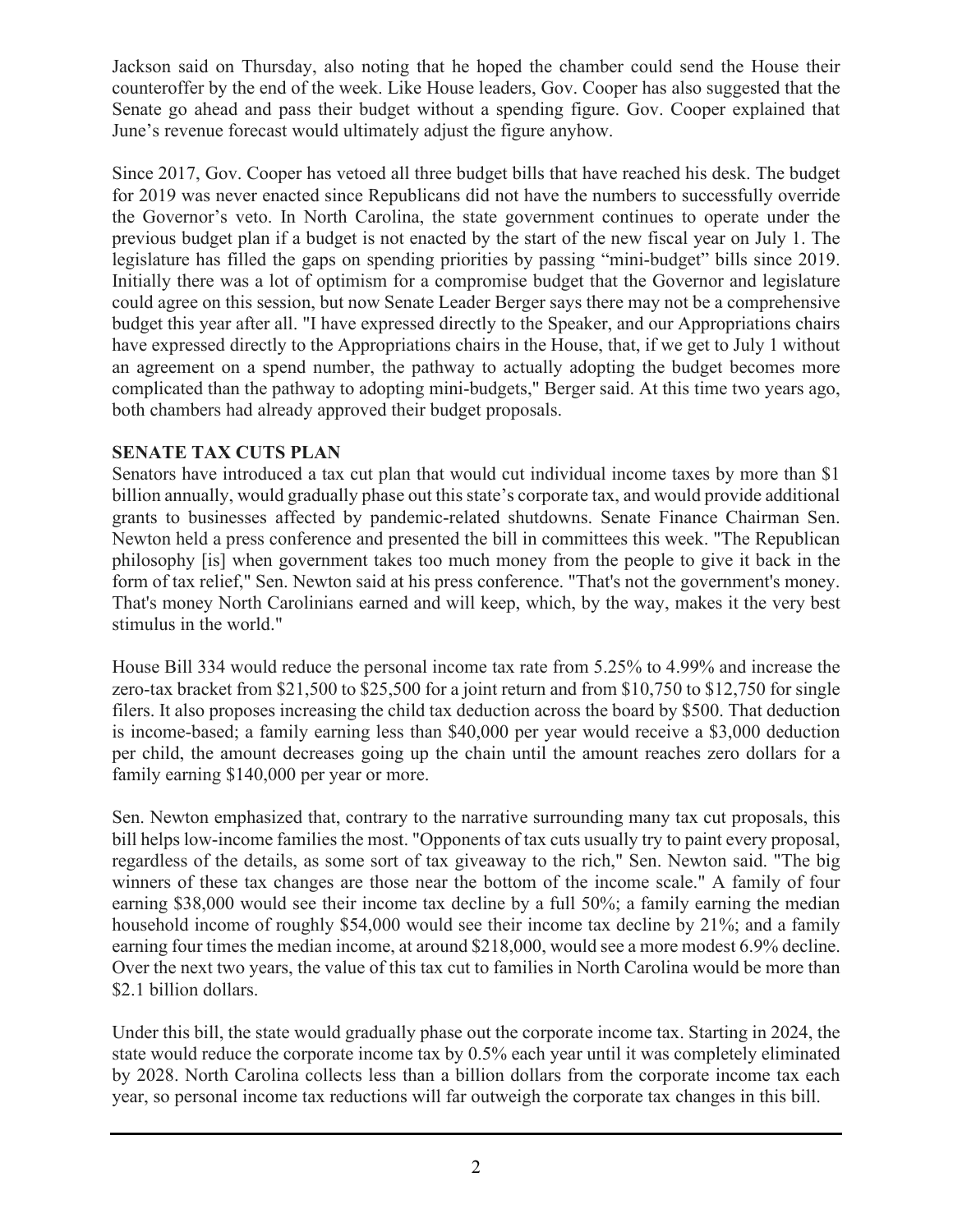House Bill 334 would set aside \$1 billion of North Carolina's share of American Rescue Plan funds to provide an additional round of business recovery grants for businesses and some nonprofits that received PPP loans or awards from four other business relief programs: the COVID-19 Job Retention program, the Economic Injury Disaster loan advance, the Restaurant Revitalization Fund, or the Shuttered Venue Operators grant program. Businesses would automatically qualify and receive up to \$18,750 based upon the aid they received. Most businesses would automatically receive a check in the mail by October 1st. Sen. Newton said the grant proposal would benefit as many as 400,000 businesses, potentially double what the House's PPP federal tax plan conformity would assist.

The bill was approved in the Senate Finance Committee and Senate Appropriations Committee earlier this week. It will go to the Senate Rules Committee next before it reaches a floor vote. It will likely end up in the Senate's budget bill and will be subject to negotiations with the House.

#### **NEXT WEEK AT THE LEGISLATURE**

The budget debate is expected to continue to slow down business at the legislature next week, too. The House plans to hold voting sessions on just Wednesday and Thursday of next week, so it's unlikely we will see a lot of bill movement next week.

### **EXECUTIVE ORDER NO. 216**

Governor Cooper issued Executive Order 216, which reinstates work search requirements for all claimants of unemployment benefits beginning June 6, 2021. This action expands upon Gov. Cooper's Executive Order 200, which reinstated work search requirements for new claimants after March 14, 2021. According to Gov. Cooper's press release, North Carolina has distributed more than \$11.7 billion in unemployment benefits across multiple state and federal programs. Approximately 245,000 North Carolinians are currently receiving unemployment benefits. The order further instructs the Department of Commerce to explore opportunities to lawfully use federal funds to establish an incentive program for unemployed individuals who find and maintain employment. "Unemployment benefits have provided a critical lifeline for many North Carolinians living on the edge due to the pandemic. As our state emerges from the pandemic, we want to help people safely return to work as soon as possible. Reinstating the work search guidelines will help connect claimants with employers, resources and tools to help them return to the workforce," said Governor Cooper.

#### **GOVERNOR'S PROPOSED COVID-19 RELIEF SPENDING**

North Carolina is set to receive more than \$5.7 billion (yes – billion with a B) from the federal American Rescue Plan, funds designed to aid states in their recovery from the pandemic. With lots of money on the line, the big question is how to spend it. The Governor has some ideas. In particular, the Governor wants to invest substantially in broadband, education, infrastructure and housing. "This pandemic brought us a once-in-a-generation challenge. And these funds have brought us a once-in-a-generation opportunity," said Governor Cooper. "North Carolina's funding from the American Rescue Plan positions our state for a shared recovery and allows us to create a North Carolina that works for all."

Among other things, the Governor's proposal would:

- invest \$1.2 billion in broadband access and affordability to close the digital divide in North Carolina;
- invest \$350 million in the NC Guarantee Scholarship. The scholarship promises that students from families making \$60,000 a year or less will be guaranteed at least \$6,000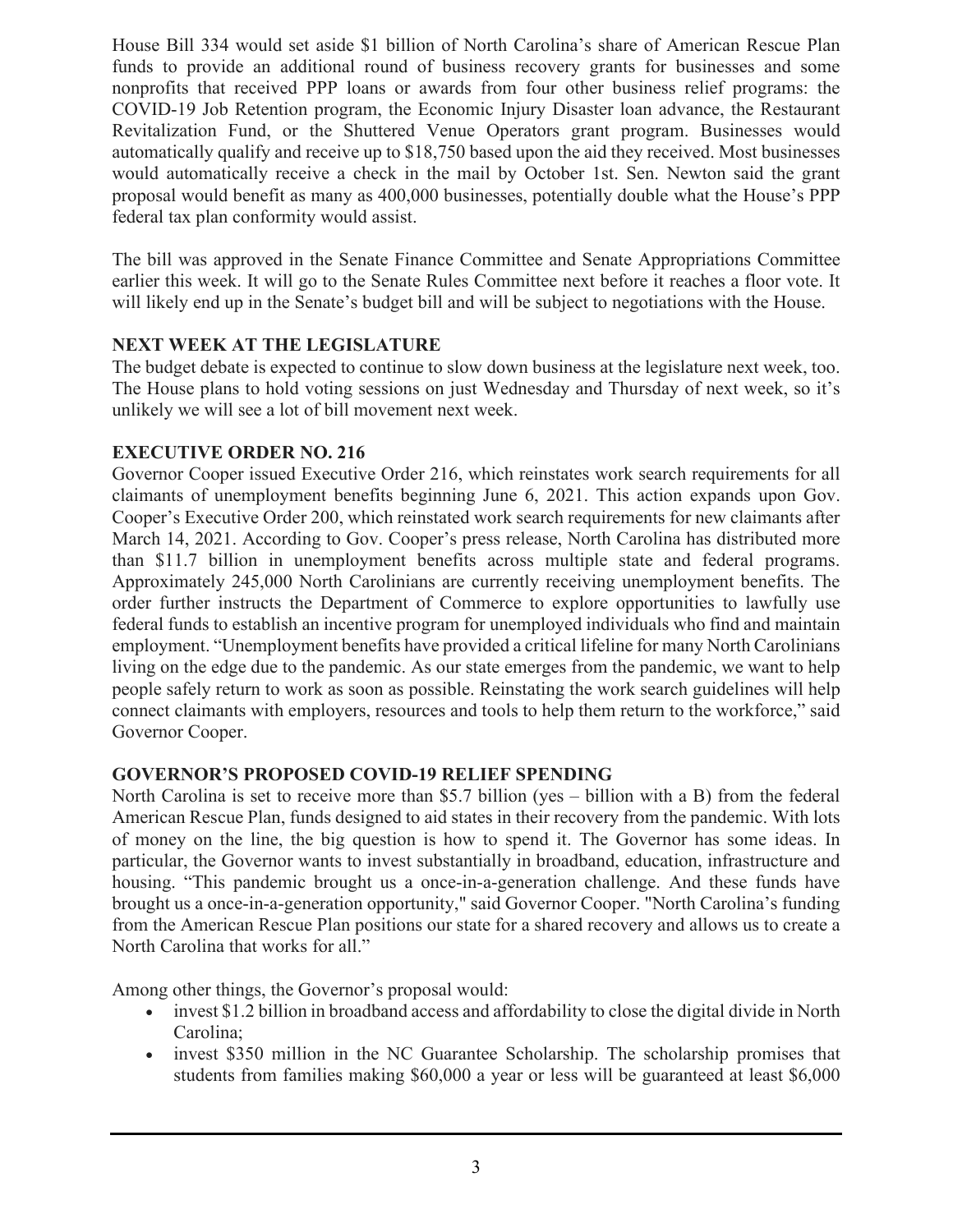per year to cover the cost of attending any UNC institution or NC community college or receive a smaller award to attend a private college;

- invest \$800 million to support clean drinking water and reduce water pollution by fixing North Carolina's water and wastewater systems;
- invest \$25 million to support people who are disconnected from the workforce and increase their access to education, training, and support needed to obtain quality employment;
- invest \$575 million to address North Carolina's housing needs exacerbated by the COVID-19 pandemic, with an emphasis on increasing housing affordability and availability;
- invest \$350 million to promote economic recovery in the hardest-hit industries across the state through two programs that target restaurants and other food services, accommodations such as hotels, recreation and leisure, and personal services businesses;
- invest \$300 million to build the educator pipeline, expand NC Pre-K, support high-quality child care, and promote early literacy development; and
- invest \$250 million in grants to low-income and middle-income families with children to help alleviate widespread financial hardship across the state. The state would distribute grants of \$250 or \$500 to eligible families.

### **SENATE COMMITTEE ON AGRICULTURE, ENERGY, AND ENVIRONMENT HEARING**

The Senate Committee on Agriculture, Energy and the Environment met this week to discuss the vulnerability of North Carolina's energy supply following the gas pipeline shutdown that prompted gas shortages throughout the state. The Colonial Pipeline, which provides almost all of the gas used in North Carolina, was offline for five days following a ransomware attack. This resulted in massive lines of people rushing to get fuel and gas shortages even after the pipeline was back online and steady. This incident made legislators take a second look at our resources and our vulnerabilities in emergency situations. "The Colonial Pipeline disruption could have been much worse, and it's foolish to presume North Carolina will not face a more severe energy supply shock in the future," Sen. Brent Jackson, chairman of the Senate Agriculture, Energy and Environment committee, told members at the start of the meeting. "It could happen next week, next year [or] next decade, but it's a question of when and not if."

The committee heard from four different industry executives: the NC Energy Commission, Duke Energy, Dominion Energy, and American Petroleum Institute. The main theme of the guest speakers' recommendations was for a higher degree of redundancy in our energy supply system in order to be better prepared to handle another emergency. While almost all of our liquid gas comes from Colonial Pipeline in this state, similarly we rely on one supplier for natural gas, Transco. David McGowan, Regional Director for the American Petroleum Institute, told committee members that North Carolina needs more pipelines, which is an unpopular take among various groups and environmentalists. In recent years, plans for additional pipelines in North Carolina have been canceled or caught up in litigation. Dominion Energy and Duke Energy announced the cancellation of their Atlantic Coast Pipeline project last year, citing cost uncertainty and delays. The Mountain Valley Pipeline, which would supply natural gas in western North Carolina, remains tied up in litigation.

### **BACK-TO-WORK BONUS BILL**

House Bill 128 saw a major makeover in Senate Commerce and Insurance this week. Once a School Sporting Venue bill, now the bill aims to rebuild our state's workforce. Under this bill, North Carolina would use federal unemployment supplements to provide a \$1,500 bonus or \$800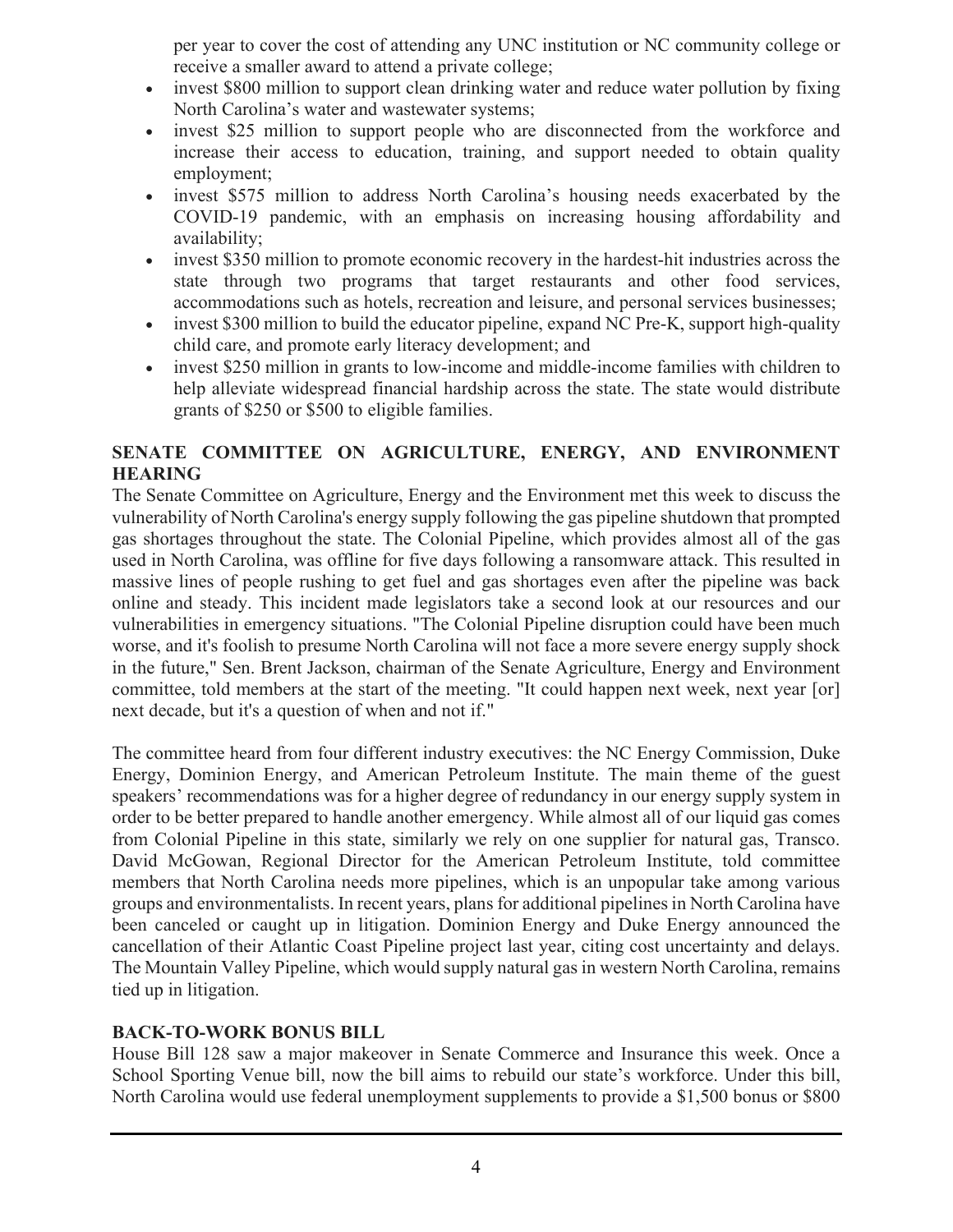bonus to people on unemployment for taking a job. The bill would further remove benefits for individuals who refuse jobs or skip job interviews, with a "three-strikes" policy. This bill has some work ahead, because the bill sponsors don't know yet if the federal government will even allow the state to use federal supplements for the bonuses.

Sen. Chuck Edwards told the committee when presenting the bill that he is open to some changes moving forward, but believes this bill is critical to our state's economy and that the incentives are a necessary step to get us back on track. This bill is in response to many businesses claiming that they can't find enough employees, and argue that this is because of the boosted unemployment benefits individuals have seen from pandemic stimulus programs. "We see a lot of businesses that have just closed. They put up signs that say, 'We will be back when we can find employees,'" said Sen. Chuck Edwards.

#### **SENATE BILL 722, REVISE MUNCIPAL REDISTRICTING/CENSUS**

Senate Bill 722 was filed on Tuesday, and is already on the Senate calendar for a floor vote next week. This bill, filed by the Chairmen of Senate Redistricting and Elections, would provide North Carolina cities and towns the option to delay this year's council elections if they need to redraw their districts and can't accomplish that within the timeframe due to census delays.

The bill would require a city council to evaluate existing electoral district boundaries the year census data is released to determine if revision of the district boundaries is necessary to comply with state and federal law. If the city council has adopted revisions to the electoral district boundaries before the third business day before the opening of the filing period for the municipal election, the municipal election can continue as scheduled. If not, the city council would have the option of adopting a resolution delaying that municipal election and setting a new filing period for candidates for the rescheduled municipal election. Under these circumstances, the bill would allow a city or town to delay their elections until spring 2022, extending current elected officials' terms.

Senate Bill 722 received bipartisan support in Senate Redistricting and Elections. The State Board of Elections requested some changes for better implementation of the legislation if passed, specifically with potential software issues from a schedule change. The bill sponsor indicated he would be happy to make those changes moving forward. It's scheduled for a floor vote next Tuesday.

#### **BILL UPDATES**

HOUSE BILL 128, An Act to Reemploy NC's Workforce, was amended in the Senate Commerce and Insurance Committee to:

- direct the Division of Employment Security of the Department of Commerce to seek approval from the US Department of Labor to use federal funds, including Federal Pandemic Unemployment Compensation funds, allocated to North Carolina and enter an agreement with the Department of Labor to provide a back-to-work bonus as follows:
	- o provides for a \$1,500 bonus for accepting reemployment within 30 days after the date the act becomes law, or an \$800 bonus for accepting reemployment within the period starting 30 days after the date the act becomes law and before 60 days after the date the act becomes law, payable in two installments;
	- $\circ$  prohibits payment of a bonus for accepting reemployment after September 6, 2021;<br> $\circ$  allows employers to report violations to the Division and requires the Division to
	- o allows employers to report violations to the Division and requires the Division to audit, on its own or through a private third-party, all reported violations to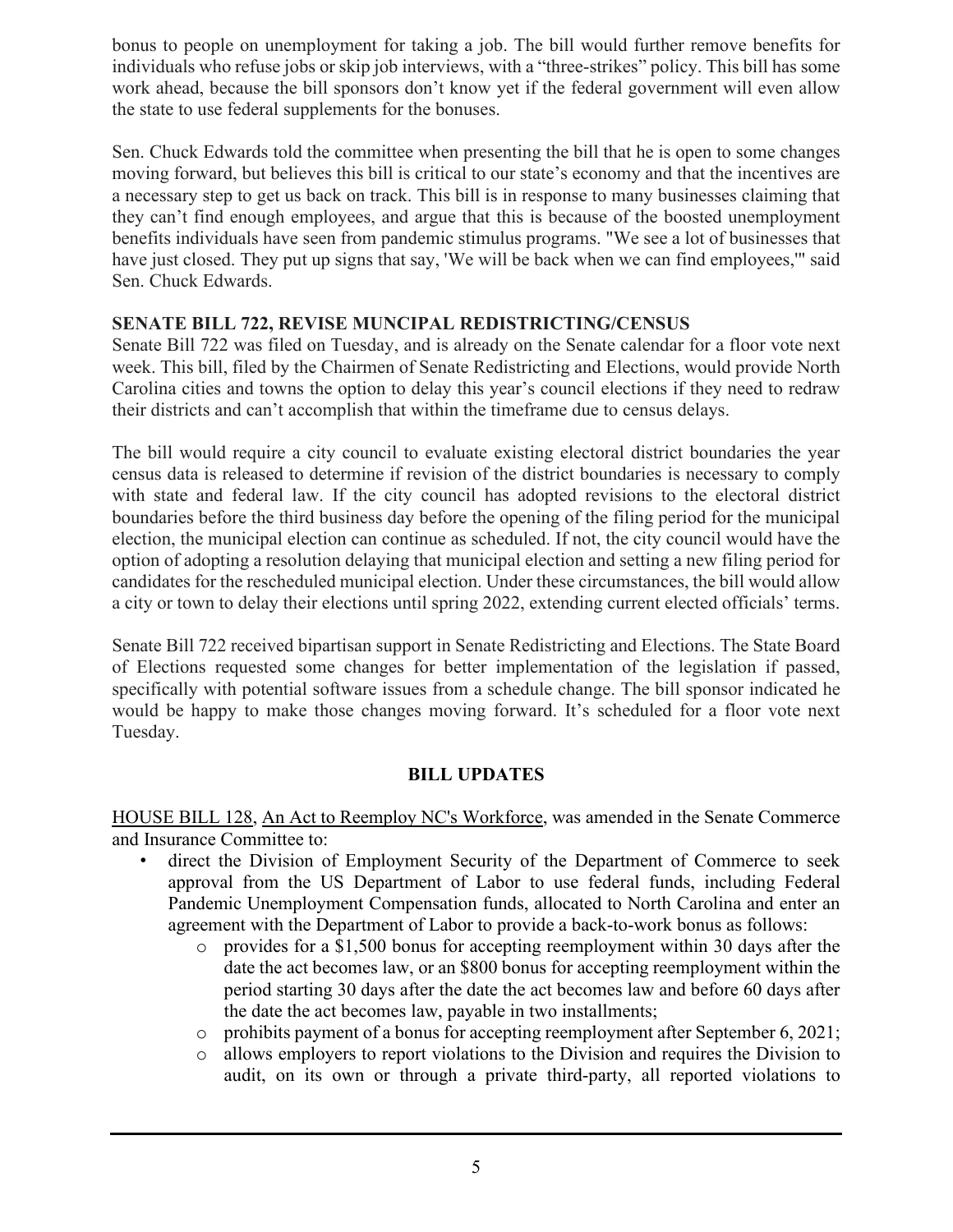determine if an individual's eligibility to receive benefits is impacted by the violation;

- $\circ$  disqualifies an individual for any remaining benefits if the Division determines that the individual has failed, without good cause, to satisfy any of the interview response requirements three or more times during a benefit year;
- add to the required components of the Division's audit of the unemployment insurance program to include auditing at least 25% of all weekly certifications filed with the Division each week, including a review or examination of a sufficient nature to analyze whether the certification and any associated materials are accurate and have complied with applicable law in order to prevent, detect, and reduce fraud, improper payments, overpayments, and other programmatic irregularities.

#### **The bill as amended was approved by the Senate Commerce and Insurance Committee and the Senate Rules Committee. The bill will next be considered by the full Senate.**

HOUSE BILL 334, JOBS Grants and Tax Relief. The provisions of this bill were removed in the Senate Appropriations/Base Budget Committee and replaced with new provisions to provide grants to North Carolina businesses affected by the COVID-19 pandemic, provide tax relief to businesses and individuals, update the reference to the Internal Revenue Code, and make various other changes. These provisions include the following:

- creates the Job Opportunity and Business Saving Grant Program to be administered by the Department of Commerce to provide a one-time grant for each award amount to a qualifying business with the maximum grant per award amount set to seven and one-half percent (7.5%) of either the award amount or \$250,000, whichever is less;
- directs the Office of Historically Underutilized Businesses, Department of Administration, to inform and educate minority-owned businesses that may be eligible to apply for the grants provided by the Program as soon as practicable so they may have the opportunity to access the grants provided by it;
- decreases the individual income tax from 5.25% to 4.99%.
- increases the standard deductions: from \$21,500 to \$25,500 for married, filing jointly; from \$16,125 to \$19,125 for head of household; and from \$10,750 to \$12,750 for single and married, filing separately;
- increases the current child deduction amounts by \$500 for each filing category based on existing adjusted gross income (ADI) ranges, and adds new child deduction amounts for the following ADI ranges: provides a \$500 deduction amount for: married, filing jointly with ADI over \$120,000 and up to \$140,000; for head of household with ADI over \$90,000 and up to \$105,000; and for single or married, filing separately with ADI over \$60,000 and up to \$70,000;
- decreases the corporate income tax (currently 2.5%) to the following amounts: (1)  $2\%$  in 2024; (2) 1.5% in 2025; (3) 1% in 2026; (4) 0.5% in 2027; and (5) 0% after 2027;
- sets the corporate income tax cap at \$150,000;
- modifies the deadlines for informational returns due to the Secretary of Revenue to now require an employer who terminates its business before the close of the calendar year to file its informational return on or before the last day of the month following the end of the calendar quarter in which the employer terminates its business, but no later than January 31 of the succeeding year.

**The bill as amended was approved by the Senate Appropriations/Base Budget Committee and will next be considered by the Senate Rules Committee.**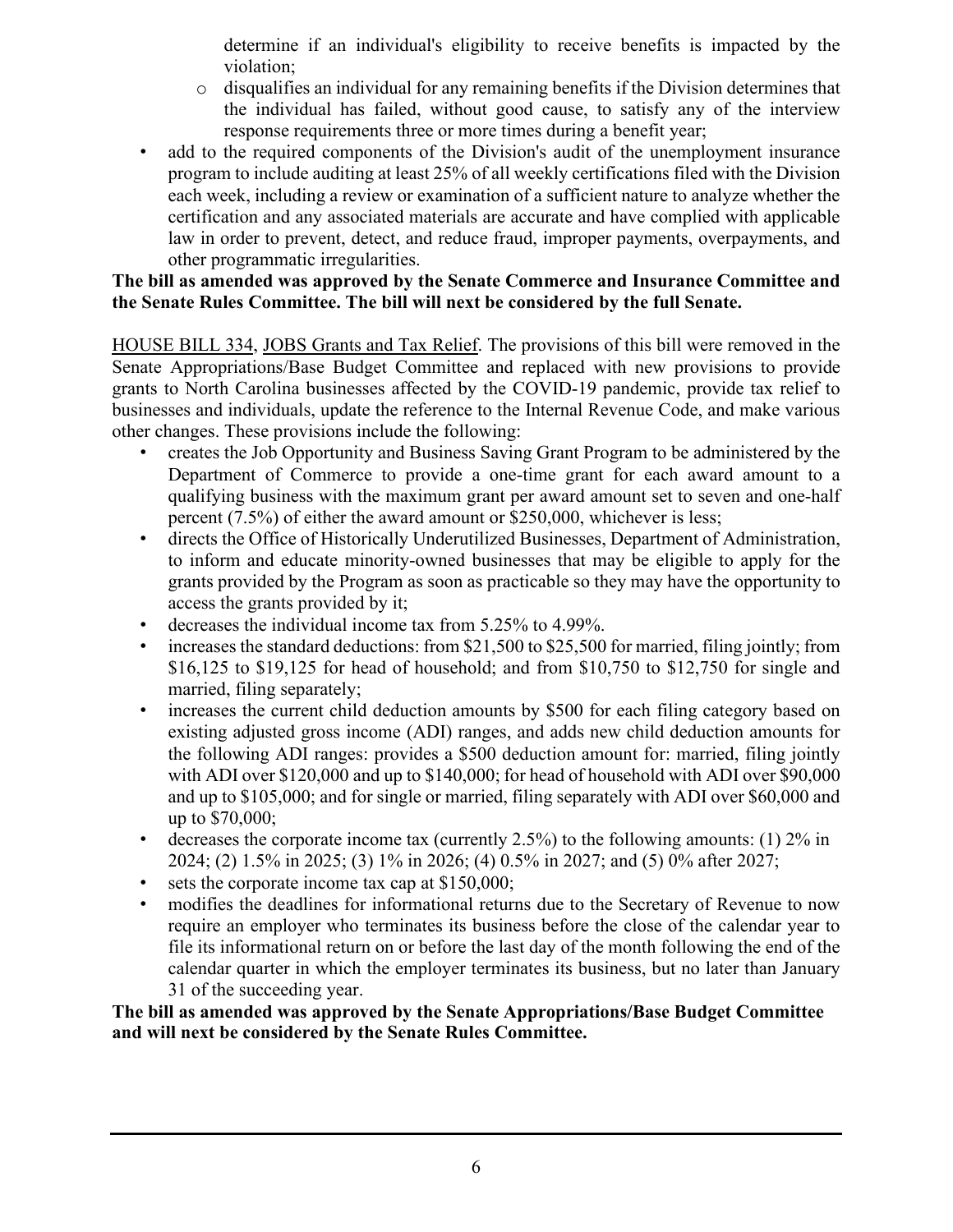## **LEGISLATION ENACTED**

HOUSE BILL 395, HIE Deadline Extension & Patient Protection, was placed on the fast track for passage because of the looming June 1, 2021, deadline for HIE Network connection. The bill moved through both chambers and was signed into law by the Governor on the same day it was approved by the legislature. Before final passage, changes were made to the bill in committee and through amendments on the Senate floor. These changes would:

- authorize the Department of Health and Human Services to submit the required encounter and claims data on behalf of prepaid health plans and LME/MCOs;
- require physicians who perform procedures at ambulatory surgical centers to participate in HIE by January 1, 2023;
- explicitly require a physician who performs a procedure at an ambulatory surgical center to be connected to the HIE Network;
- prohibit in-network providers or entities providing health services under contract with the State Health plan who are not connected to the HIE Network from billing the State Health Plan or a plan member more than they would be billed if the provider were connected to the HIE Network. **(As a result of negotiations on the bill pursuant to concerns with earlier versions of the bill that would have prohibited any balanced billing, this provision will not become effective for 2 years)**;
- direct the HIE Authority, the State Health Plan Division, and the Division of Health Benefits to identify all providers required to connect to the HIE Network as a requirement for receiving State funds, those providers who have not connected to the HIE Network, and providers whose deadline to connect to the HIE Network is approaching or has passed;
- direct the HIE Authority to contact providers identified and ascertain the status of their connection to the HIE Network;
- direct the HIE Authority to share with providers information about the Statewide Health Information Exchange Act and how to connect to the HIE Network;
- direct licensing authorities overseeing providers required to connect to the HIE Network to provide contact information of licensees when that information is not readily available to the HIE Authority, Department of State Treasurer, or Department of Health and Human Services;
- direct the Department of State Treasurer, Department of Health and Human Services, and licensing authorities to provide contact information of providers on or before November, 1, 2021;
- direct the State Health Plan to provide claim encounter data to support the HIE Authority's report and fulfill responsibilities to operate the State Health Plan Division by November 1, 2021; and
- direct the State Health Plan Division to use and disclose claim payment data as needed to satisfy the HIE Authority's reporting requirement.

**Effective: May 27, 2021.**

SENATE BILL 103, Reduce Reg. To Help Children with Autism. This legislation establishes a licensure system for behavior analysts and assistant behavior analysts to treat Autism and establishes the NC Behavior Analysis Board to oversee these analysts. Behavior analysis is defined as the design, implementation, and evaluation of systematic instructional and environmental modifications to produce significant personal or interpersonal improvements in human behavior. **Effective: May 17, 2021, and applies to licenses granted or renewed on or after that date.**